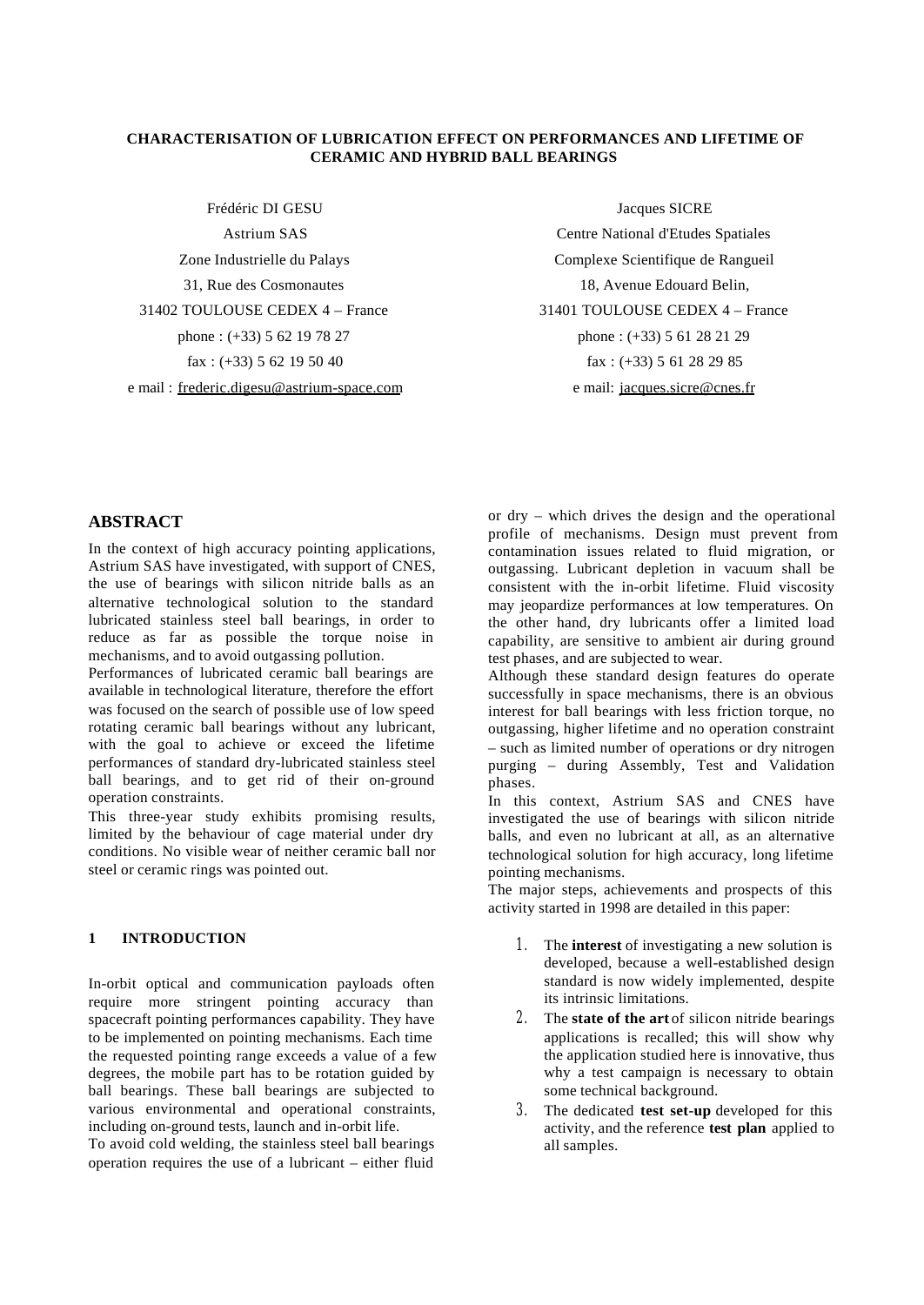- 4 . The main **results** of the test campaigns are finally analyzed, and the lessons learnt highlighted.
- 5 . The **conclusion** presents the future prospects to obtain a reliable and qualified technological solution, available for new pointing mechanisms development.

### **2 AREAS OF INTEREST**

# **2.1 Limitations of the usual stainless steel bearings**

Every mechanism engineer can now design space mechanism with conventional stainless steel bearings properly lubricated. However, each designer always keeps in mind the limitation of those solutions:

- Fluid lubricant generates a viscous friction torque which may jeopardise pointing requirement for some very demanding applications
- Fluid lubricants limit the acceptable environment temperature range, which can make life difficult when one wants to implement a pointing mechanism outside the spacecraft, for communication applications for instance.
- Solid lubricant is subjected to operating constraints, needing the record of the number of actuations performed, the optimisation of test campaigns to limit the use of mechanism in air, and sometimes to purge the mechanism with dry nitrogen when operated in air, or even stored for a long time.
- The particles normally generated by a solid<br>lubricant may degrade the pointing lubricant may degrade performances when the mechanism is used for tracking purposes, i.e. operating a large amount of small angular range, low speed oscillations.

#### **2.2 Candidates applications**

Thus, the present work becomes attractive considering demanding applications, where one or several of the following requirements are applied to the mechanism:

- Severe contamination constraints forbidding the use of fluid lubricant. (i.e. optics vicinity)
- High contact pressure, (for instance during launch), or large lifetime required, making difficult the use of conventional solid lubricants such as MoS2
- High accuracy pointing required: in this case, a closed loop control is implemented, but the bearings friction torque limits its performance.
- Extreme (in particular cold) temperature environment.

The work has been therefore focused on pointing mechanisms, demanding a large number of low angular range pointing cycles, severe cleanliness and friction torque requirements, and possibly operated in low temperatures environment. This criterion explains how the test sequence, developed in the following sections, has been built.

## **2.3 Silicon nitride choice justification**

The proposed alternative design must be cost effective, which means that

- The proposed bearing must be already produced for industrial purposes; no specific development is envisaged at this stage. We will see how this constraint has limited the choice of cage materials, and brought some drawback linked to the cages available today in the industrial market.
- Once qualified, the proposed bearings shall not generate any specific constraint at mechanism level: no lubrication procedure, no operational constraint.

The choice of silicon nitride ceramic material (Si3N4) becomes then quite natural. Inside a hybrid ball bearing, the combination of a ceramic ball rolling on a stainless steel ring offers theoretically lower friction torque. The risk of cold welding is quite remote, removing –in theory- the need for lubrication.

Hybrid, but also full ceramic ball bearings are now widely used in some specific industrial applications. The cost of industrial hybrid bearings is not significantly higher than the cost of a custom stainless steel bearing developed for a space mechanism.

## **3 STATE OF THE ART**

#### **3.1 Definitions and keywords**

It is necessary at this stage to give some reference data:

*Ceramic*: although this is a generic word describing all "non-metallic" material, ceramic bearings always refer to the silicon nitride, Si3N4 material.

*Hybrid bearing*: this is a bearing with silicon nitride balls, the rings being in stainless steel. Two steel alloys have been studied. First of all the standard well-known AISI 440C, but also the "CRONIDUR 30", which is a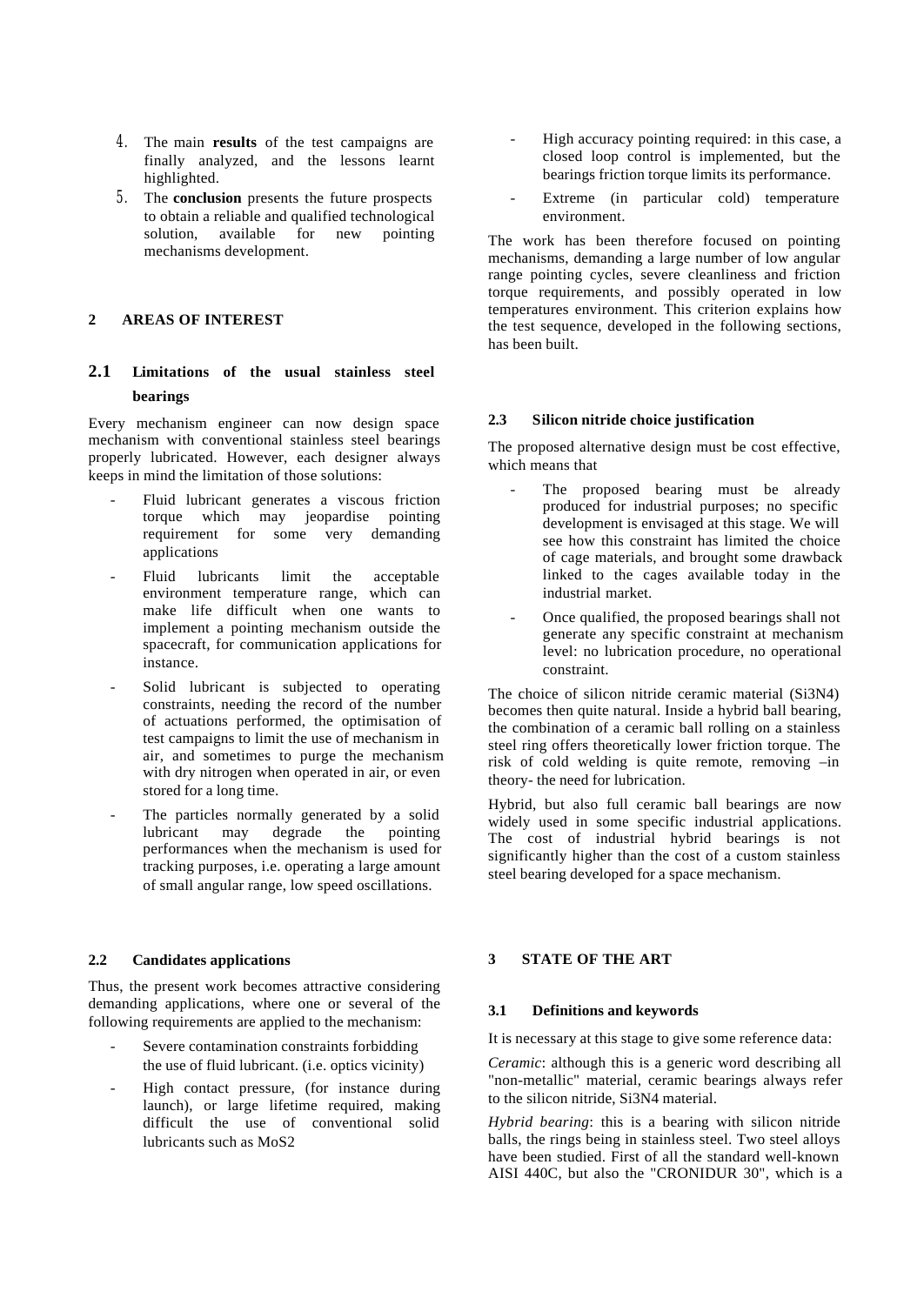trade-mark from "Krupp-Thyssen-Nirosta" classified DIN 1.4108 or AMS 5898.

The cage is generally made of phenolic resin, but other cages materials are available and have been tested.

*Ceramic bearing*: the balls *and* the rings are made of silicon nitride.

*Main material data:*

The table 1. gathers the data of the material involved in our study

| <b>Parameter</b>     | <b>Si3N4</b>             | 440C          | <b>CRONIDUR 30</b> |  |  |
|----------------------|--------------------------|---------------|--------------------|--|--|
| Composition          |                          |               |                    |  |  |
| $\%$ C               |                          | 1.08          | 0.31               |  |  |
| %Si                  |                          | 0.4           | 0.55               |  |  |
| %Cr                  |                          | 17            | 15.2               |  |  |
| %Mo                  |                          | 0.52          | 1.02               |  |  |
| $\% N$               |                          |               | 0.58               |  |  |
| Young                | $315 - 325$              | 203           |                    |  |  |
| Modulus              | Gpa                      | Gpa           |                    |  |  |
| Poisson              | 0.26                     | 0.30          |                    |  |  |
| Modulus              |                          |               |                    |  |  |
| Density              | 3.2                      | 7.7           |                    |  |  |
| Hardness             | $1450 -$                 | > 58          | 230 HB             |  |  |
|                      | 1750 HV                  | Hrc           |                    |  |  |
| $CTE$ ( $\degree$ C) | $3.2 \overline{10^{-6}}$ | $1.0.10^{-5}$ |                    |  |  |
| Highest              |                          |               |                    |  |  |
| limit<br>temperature |                          | 120 °C        | $320^{\circ}$ C    |  |  |
| Fracture             |                          |               |                    |  |  |
| Elongation           |                          | 0.2%          | 3%                 |  |  |

 *Table 1.: main material data*

#### **3.2 Industrial applications**

Hybrid bearings were once reserved for sophisticated applications requiring precision performance at high speeds. They were typically used in the aerospace and machine tool industries, when high rotation speed and severe environment constraints limit the life of conventional standard stainless steel bearings.

Reduced costs and the benefits of the hybrid design are now opening up opportunities in "high end" deep groove ball bearing applications such as in gearboxes, pumps, high-speed electric motors and traction motors.

In aerospace applications, the use of silicon nitride bearings allowed to increase the time between two maintenances. For instance, the replacement of Boeing 737 flap ball joint by a silicon nitride one has suppressed the need for maintenance and refurbishing of this component.

Ball bearings in launcher turbopump are submitted to severe environment reducing life capability. The qualification of hybrid bearings for the space shuttle turbopumps has reduced motor maintenance constraints between two flights. The same process was engaged with respect to Ariane 5 turbopumps in 1999.

These examples show the advantages brought by these bearings:

- The better withstanding of aggressive environment limits the risk of corrosion.
- Even in case of degraded lubrication conditions, there is no cold welding between the ceramic ball and stainless steel ring.
- The lower density of the balls divides the rolling mass by a factor two: in high speed rotating applications, the contact pressure generated by the balls centrifugal force limits the bearing capability. For a given rotation speed, ceramic balls will provide less contact stress, and less vibrations during operations.
- High radial and axial stiffness, improving the guiding accuracy.

### **3.3 Application for pointing mechanisms**

The literature does not refer to many examples of "low speed" rotating mechanisms using hybrid bearings, because the most obvious advantages are linked to a large rotating speed. However, a publication from TELDIX, dated 1981, describes the development of a Bearing And Power Transformer Assembly (BAPTA) using a hybrid bearing," to increase life in a wide temperature life and to avoid lubrication problems".

Another paper, issued by SKF, dated 1996, shows that hybrid bearings run steadily under low load and "virtually dry conditions".

In order to complete and confirm these facts, a first R&T campaign was decided by Astrium SAS in 1998. Three pairs of standard hybrid bearings were tested at ambient conditions. The encouraging results motivated CNES & Astrium SAS to extend the work by a more systematic test campaign, with the goal to find the most suitable cage material, this parameter appearing as one of the major keys of the success.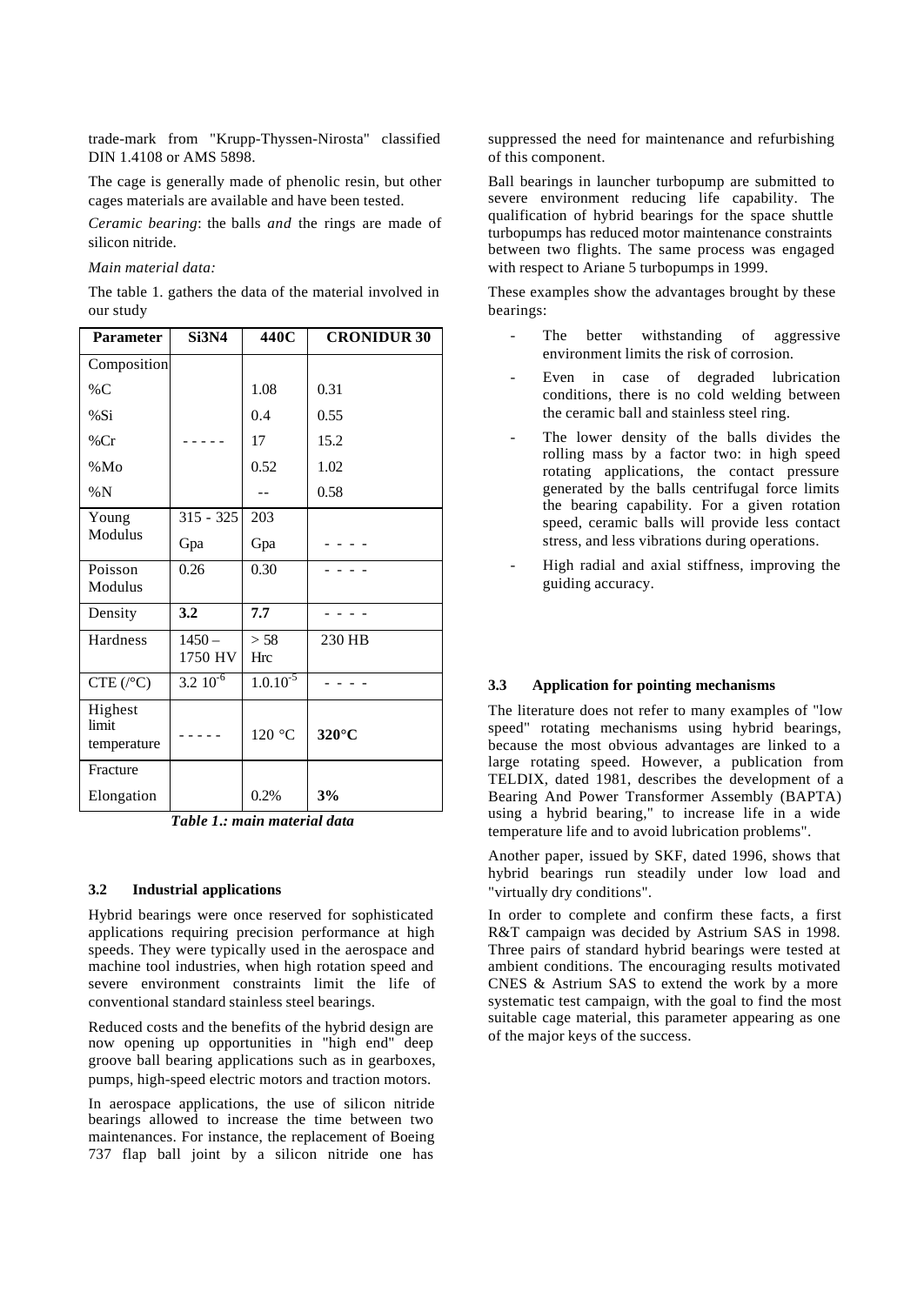## **4 TEST PLAN AND TEST SET-UP**

## **4.1 Test plan**

All test samples have been subjected to the same test sequence, thus the results are directly comparable.

The test have been conducted in ambient conditions, but under dry nitrogen purging to prevent air moisture from giving some undesired lubrication which could have improved the bearings performances.

The test sequence simulates the bearings life, at ambient conditions:

- Initial performance measurement
- Run-in
- Performance measurement
- Vibration test
- Performance measurement
- Life-test
- Performance measurement
- Inspection

The bearing pair is rigidly and highly preloaded, to get permanent contact pressure greater than 200 hbar. This choice aims at reducing life test duration, and making comparison between the different test specimens.

#### The table2. details the test conditions:

| Name of<br>the test | <b>Kinematics</b>                                                                    | <b>Measurement</b>                                                                                                                                                                     |
|---------------------|--------------------------------------------------------------------------------------|----------------------------------------------------------------------------------------------------------------------------------------------------------------------------------------|
| Performance         | Continuous<br>rotation, CW and<br>CCW, at three<br>speeds: $0.6$ , 6 and<br>$60$ rpm | One torque<br>acquisition for each<br>speed case (6 per<br>test) with a spatial<br>sampling of approx<br>$4^\circ$<br>Higher resolution on<br>some samples, to<br>monitor torque noise |
| Run-in              | 10 000 rotations at<br>60 rpm, with<br>rotation reverse<br>every 500<br>rotations    | None                                                                                                                                                                                   |
| Vibration           | Random low level                                                                     | Resonance survey                                                                                                                                                                       |
| (axial only)        | Sine sweep 30g,<br>3min<br>Random low level                                          |                                                                                                                                                                                        |
| Life-test           | $+2^{\circ}$ sine<br>oscillations                                                    | Torque survey                                                                                                                                                                          |

*Table 2.: test description*

## **4.2 The testset-up**

#### **Functional and life test**

A dedicated test set-up has been designed, developed and validated to perform the bearings functional and life test.

The test set-up architecture is depicted in the following figure 3.



*Figure 3.: test set-up architecture*

Acquisition and command channels are fully decoupled in order to avoid interferences and sample frequency limitation for the acquisition channel.

The closed-loop controlled drive channel allows defining and controlling the tested bearings motion profile. Two types of profile are used: a controlled constant speed for torque characterisation, and a controlled sine oscillation for the life test.

The test set-up hardware is made of standard industrial components:

- DC brushless torquer from Kollmorgen
- 17 bit CODECHAMP industrial encoder
- High accuracy torquemeter (2 available, one from DORDELEC, one from SCAIME)
- Standard flexural joints

The test set-up structure (motor housing and guidance, test chamber) has been designed and built at Astrium for the purpose of this activity. The figure 4 next page shows the test chamber. From top to bottom we see the torquemeter, the flexible joint, the ball bearings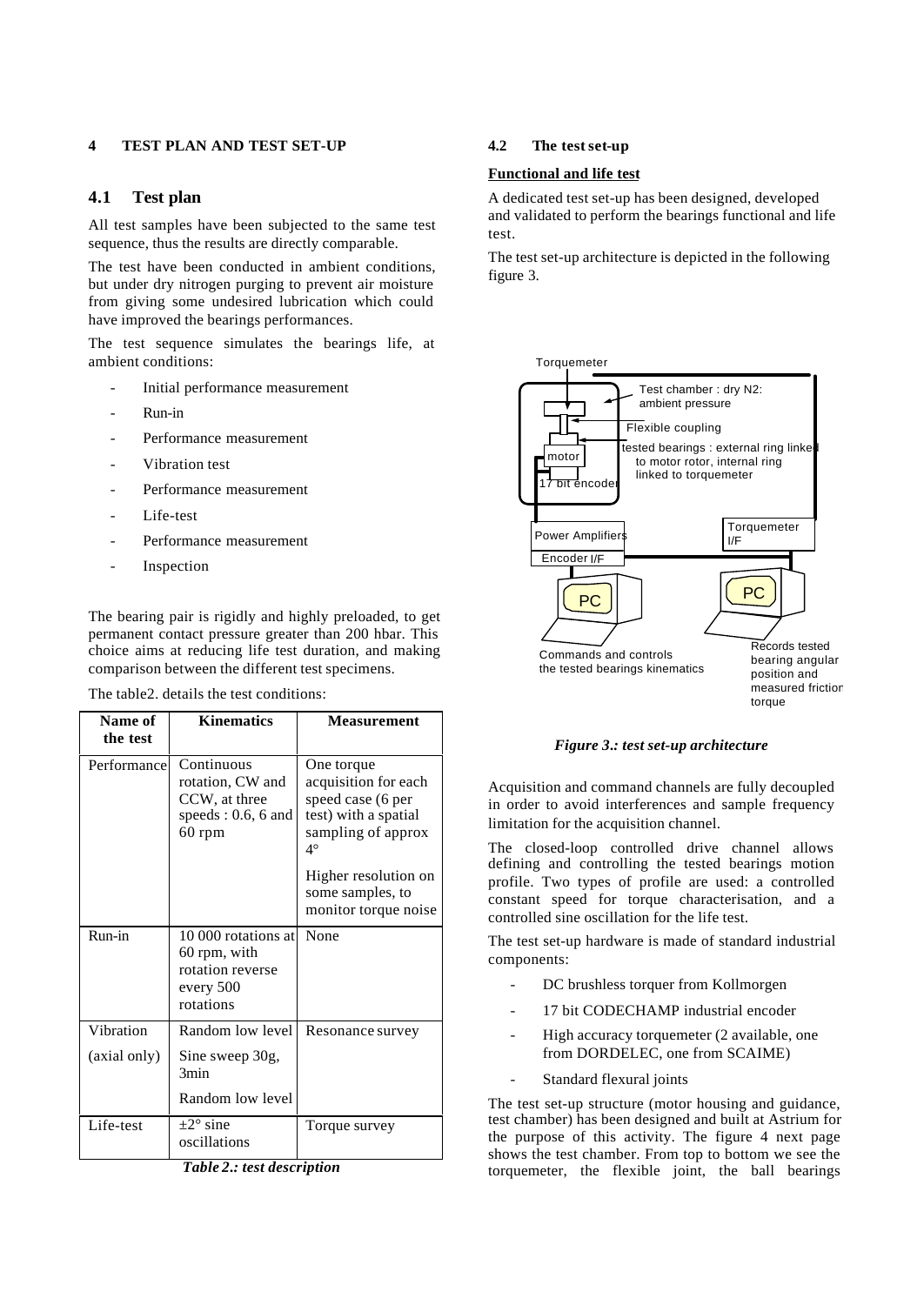assembly housing, the filtering inertia (necessary to make movement control smoother), and the motor/encoder assembly housing.



*Figure 4.: The test chamber*

### **4.3 Vibration test facility**

The bearings were vibrated on LTV A286 shaker.



*Figure 5.: The LTV model A286 shaker*

We can see (figure 5) on the top of the shaker the bearings assembly housing, and a 6kg mass mounted on the rotor shaft, to bring the 180 daN axial load under 30g.

|  |  | Balls gapping occurred during all tests. |  |  |  |
|--|--|------------------------------------------|--|--|--|
|--|--|------------------------------------------|--|--|--|

| Armature mass       | $1600 \text{ kg}$ |
|---------------------|-------------------|
| Max. static load    | $272$ daN         |
| Max. load under 20g | 2kg               |

*Table 6.: Shaker properties*

## **4.4 Test samples selection**

The first test campaign in 1998 compared the performances of three pair of hybrid bearings from ADR. Two pairs were built with phenolic resin cages; the third one was using ring PTFE separators.

One of the resin phenolic cages pair was lubricated with PENNZANE SHSX2000 oil; the two other pairs were dry.

Following the test, the bibliographic study and the contact and technical advise with different suppliers, the selection of bearings for the second test campaign, carried out in year 2000, was made according to the following criteria:

- Comparison of different cages material
- Comparison of hybrid bearing vs. full ceramic
- Effect of fluor grease on silicon nitride material
- Comparison of different rings material, in particular advantages of the CRONIDUR 30 steel compared to standard AISI440C.
- Use of standard hardware: standard catalog bearings, as far as possible, and standard cage material

One shall keep in mind that the number of samples to be tested had to be limited by budgetary constraints, which explains why it was not possible to test bearings from all the suppliers contacted, and that a selection had to be made to find the best compromise.

The following table 7 lists all the bearings tested during the two test campaigns. The table 8 summarises all the tests carried out

The main characteristics of the set-up are recalled in table 6.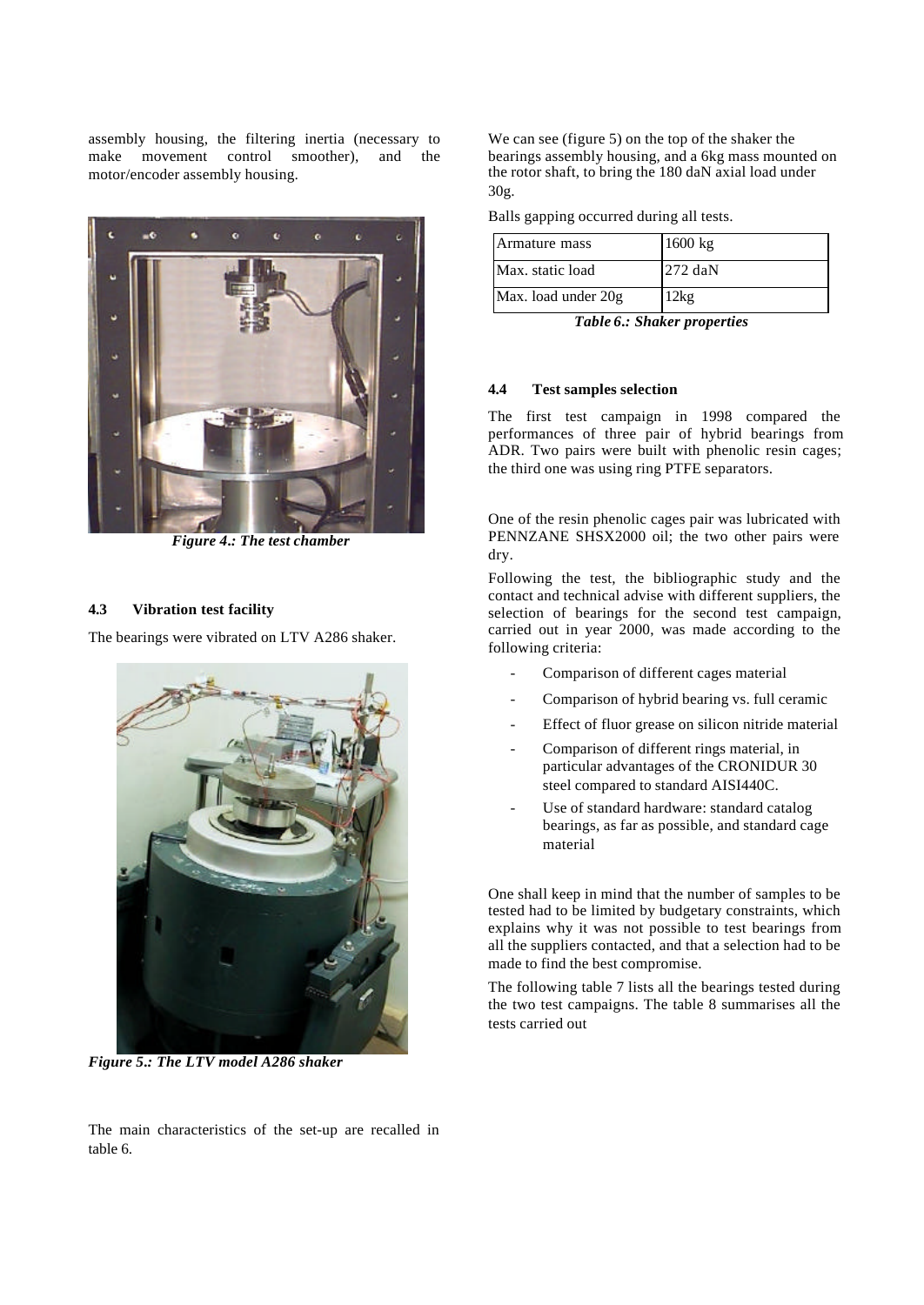| Suppl.      | Ref.            | <b>Balls</b> | Cages                   | <b>Rings</b>     | Lubricant                     | <b>Preload</b>      |
|-------------|-----------------|--------------|-------------------------|------------------|-------------------------------|---------------------|
| <b>ADR</b>  | WA725           | Si3N4        | Phenolic                | <b>AISI 440C</b> | Pennzane                      | 500N (200 hbar)     |
| <b>ADR</b>  | WA725           | Si3N4        | Phenolic                | <b>AISI 440C</b> | No lub.                       | 500N (200 hbar)     |
| <b>ADR</b>  | WA725           | Si3N4        | PTFE annular rings      | <b>AISI 440C</b> | No lub.                       | 500N (200 hbar)     |
| <b>KOYO</b> | 3NC7005CST4DB10 | Si3N4        | Phenolic                | <b>AISI 440C</b> | <b>MAPLUB</b><br><i>PF100</i> | $500 N - (180 h b)$ |
| KOYO        | NC7909C-1DB10   | Si3N4        | Phenolic                | Si3N4            | <b>MAPLUB</b><br><i>PF100</i> | $500 N - (170 h b)$ |
| <b>MPB</b>  | $W137 - 803$    | Si3N4        | <b>MELDIN</b>           | <b>AISI 440C</b> | No lub.                       | 500 N               |
|             |                 |              | <b>2030 PTFE FILLED</b> |                  |                               | (240 h b)           |
| <b>MPB</b>  | $W137 - 804$    | Si3N4        | Lead/Bronze             | <b>AISI 440C</b> | No lub.                       | 500 N               |
|             |                 |              | ( <i>EMS</i> 230)       |                  |                               | (200 h b)           |
| <b>MPB</b>  | $W137 - 800$    | Si3N4        | Phenolic                | <b>AISI 440C</b> | No lub.                       | 500 N               |
|             |                 |              |                         |                  |                               | (200 h b)           |
| <b>MPB</b>  | $W137 - 802$    | Si3N4        | Bronze-Al               | <b>AISI 440C</b> | No lub.                       | 500 N               |
|             |                 |              | (EMS 284)               |                  |                               | (200 h b)           |
| FAG         | HC71905C        | Si3N4        | Phenolic                | <b>CRONIDUR</b>  | No lub.                       | 500 N               |
|             |                 |              |                         | 30               |                               | (220 h b)           |

*Table 7.: The test samples*

### **5 THE TEST RESULTS**

In order to avoid a tedious list of all results, these have been sorted out according to success criteria, to point out what is important for obtaining the best performances.

### **5.1 Failures**

Three failure cases have been observed, which means test interruption after the run-in because of an increase of friction torque 5 to 10 times the initial values (0.1 to 0.2 N.m). This was due to the generation of debris by the cage or the separators, and observed with PTFE separators, and metallic bronze cages.

The figure 8 plot shows the friction increase of the bearing mounted with PTFE separators.

The figure 9 shows a big lead-bronze cage particle.

A no load run-in tentative has been conducted on a bearing with bronze cages, in order to see if an initial lead deposit on the rings could prevent from damaging when the bearing is operated in dry conditions, with high preload, but this did not improve the performances.

These results are in accordance with manufacturer technical forecast

#### **PTFE ANNULAR SEPARATORS**





*The three measurements in the right part of the figure correspond to the same conditions, after 10000 run-in rotations***.**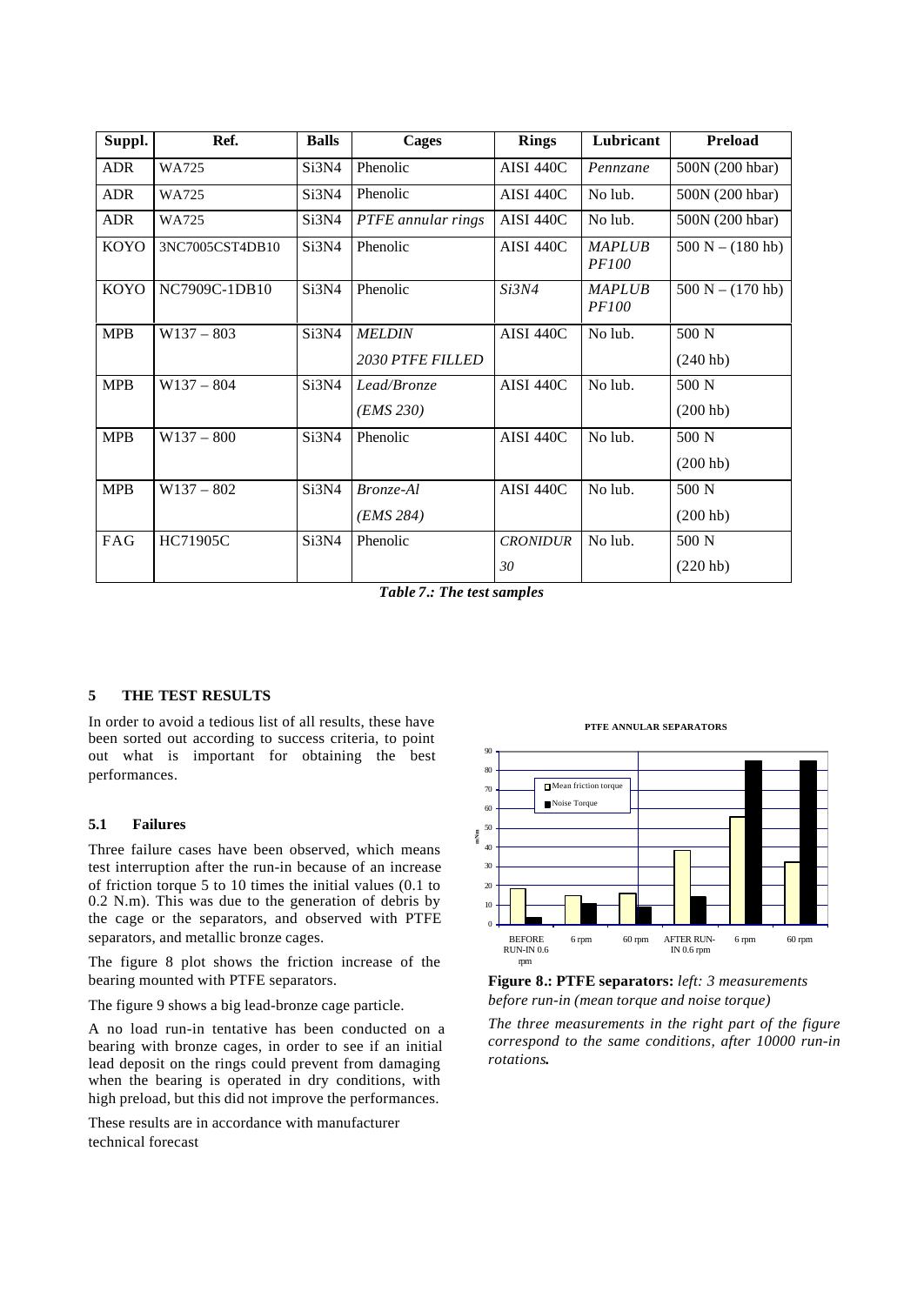



**Figure 9. cage particle and traces of cage material on balls (bronze cages)**

#### **5.2 Dry bearings, non-metallic cages**

Whatever the number of life test cycles was, no wear process of ball or rings was observed during these tests, except sometimes a slight marking of rings due to balls take off during vibrations. Nevertheless, this did not generate abnormal bearing failure, just a degradation of the torque measurement.

The performances degradation is due to the accumulation of cage particles. This is clearly visible when looking hysteresis cycles (torque versus angular position) during life test. The torque value increases at the extremities of the cycle (change of rotation direction), where the particles accumulate.

Fig.10 shows a typical hysteresis cycle obtained with phenolic resin cages: the plot extremities distortion increases with the number of cycles. Fig.11 shows the same result with similar bearings, but lubricated: the cycle remains flat.

The longest life tests were carried out with the phenolic resin cages, which was unexpected because this material is designed to be impregnated. The bearings with polyimid cages (MELDIN 2030) showed a greater, but non dramatic, degradation of the performances.



### **Figure 10. hysteresis cycles distortion due to particle accumulation**

These particles degrade the noise torque, while the mean friction torque does not increase significantly. A few tens of constant speed rotation are in this case sufficient to sweep out the particles, and to bring the bearing performance back to nearly its "begin of life" state, as shown in fig.12.



**Figure 11. The cycle remains "flat" if the bearing is lubricated**

Among the bearings tested, no combination totally insensitive to absence of lubrication has been found. Some possibilities have however not been yet tested, such as "hard" metallic cages like steel cages, or bearings without cages or separators (but in this case a torque instability due to the lack of guidance of balls is suspected).